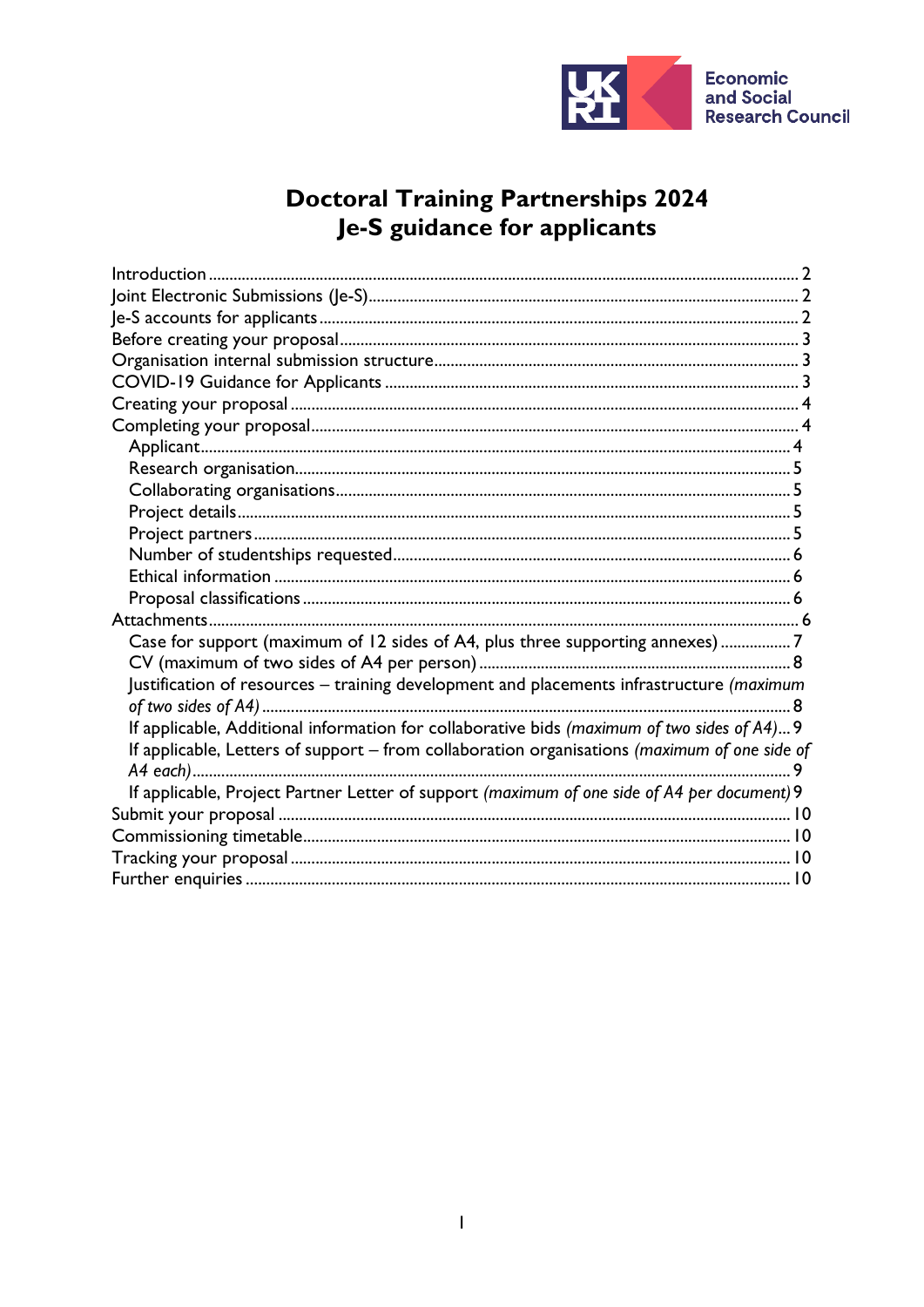## Introduction

This is a guidance document created to assist applicants to this call in the completion of their proposal. It is specific to this call and should be used in conjunction with the following information:

- ESRC Postgraduate Training and Development Guidelines 2022
- Je-S help text is available in every page of your le-S form, simply click on the question mark against any section (or on the word 'Help' in the top right hand corner of each page)
- Je-S helpdesk (for all Je-S system enquiries) jeshelp@je-s.ukri.org Telephone: 01793 444164

If you experience difficulties using Je-S or have questions regarding its use, helpdesk staff are currently working remotely via email. If phone assistance is required a call back can be provided. Telephone hours are operating normally; Monday to Thursday 8.30am - 5.00pm, Fridays 8.30am - 4.30 pm (excluding bank holidays and other holidays).

When reporting problems by email or telephone, please give your name, organisation and user id, the date and time, what part of the form or system you were working on, and the nature of the problem.

• Scheme-specific guidance ESRC Doctoral Training Partnerships: 2024 – UKRI

For further information contact:

PGTFramework@esrc.ukri.org

Important: Where information and guidance issued in this document differs from the general guidance offered in these sources; you should adhere to the guidance in this document.

# Joint Electronic Submissions (Je-S)

All proposals under this call must be completed and submitted through UKRI's Joint Electronic Submissions (Ie-S) system. To be able to do this the organisation must be registered (or selfregistered for certain calls) for Je-S, and the applicants must hold Je-S accounts.

Proposals for a Doctoral Training Partnership can be submitted by all UK-based Research Organisations (ROs) that are eligible to receive research council funding for research and have the infrastructure in place to deliver postgraduate training

## Je-S accounts for applicants

All principal and co-investigators must have a Je-S account which has been verified by a third party before they can be found in searches within the Je-S System and added as an applicant. Je-S accounts should be created as soon as possible once the call opens to allow sufficient time for the account(s) to be verified. To get you started on creating an account please refer to the le-S helptext.

Please ensure that applicants select the 'Account Type: Research Proposal' and the option 'An Applicant on a Standard or Outline Proposal' - see helptext.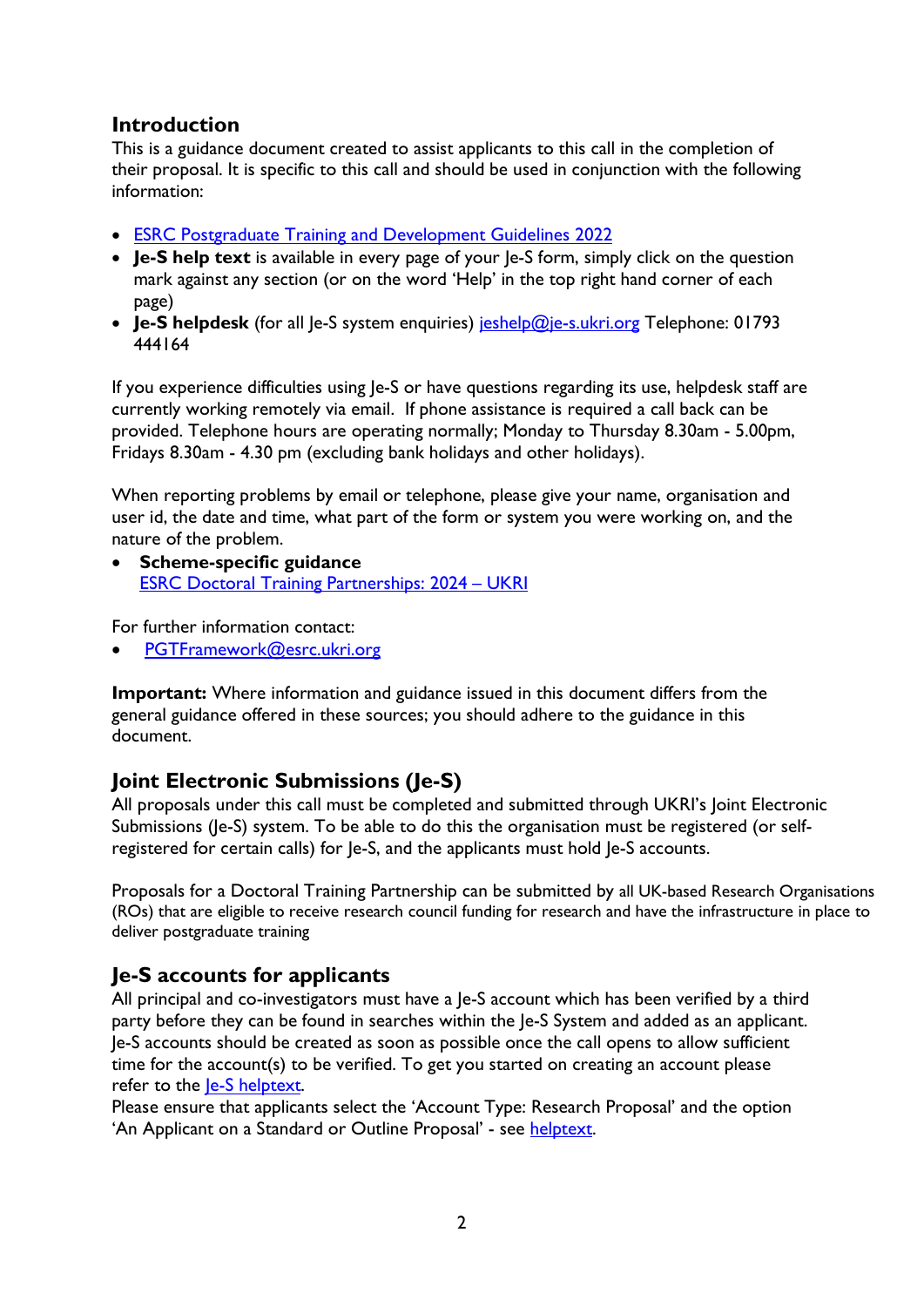## Before creating your proposal

Research proposals may only be made on research councils' Joint Electronic Submission (Je-S) forms.

Please note that the deadline for research organisation submission of proposals is 16:00 on 14 February 2023. You should allow sufficient time for completion of the research organisation submission process checks/authorisation. There is a collective responsibility on both applicant and research organisation to ensure submission meets this deadline and therefore internal organisation submission issues is not considered an appropriate justification reason to a extend deadline. You can view all Je-S registered organisations via page https://www.ukri.org/funding/how-toapply/eligibility/, to ascertain whether the proposed submitting organisation is registered (this does not include HEI's).

## Organisation internal submission structure

Your proposal will be sent to Je-S/ESRC from the submitter pool at your research organisation. There is a further layer of administration between your submission of the proposal and the proposal being submitted to the ESRC, via Je-S. The research organisation's submission route usually includes both an approver (ie head of department) and submitter pool (ie central finance office), and the ESRC cannot accept responsibility for any delay which may occur.

It is recommended that applicants forward their proposal to the organisation submitter pool in good time (ie at least a week before the call deadline) to allow a sufficient period for the approval and final submission process. This does not apply for self-registered organisations. The proposal must be submitted through the Je-S System to ESRC by the institution's nominated contacts. Once the applicant completes and submits the proposal, notification is then sent to their organisation's 'submitter' to action. The 'submitter' is the person in that organisation authorised to approve the proposal and do the final stage of submission.

The applicant will receive an email confirming that the proposal has been submitted to the Submitter Pool - this means the proposal is still with the organisation but is not yet submitted to the research council. The final submission process is the responsibility of the host institution, and we cannot accept responsibility for any delay which may occur at this stage. We strongly advise applicants to check that they receive an email confirmation from the Je-S System confirming that the proposal has been submitted to the research council.

We advise applicants to secure confirmation from their relevant administrator that the proposal has been successfully submitted to the Je-S team (see also 'Tracking your proposal').

Use of your personal information – UK Research and Innovation capture and process personal information in line with current data protection legislation; General Data Protection Regulation (GDPR) and any amendments by the UK Data Protection Bill and/or relevant acts of parliament.

# COVID-19 Guidance for Applicants

Accounting for the unknown impacts of COVID-19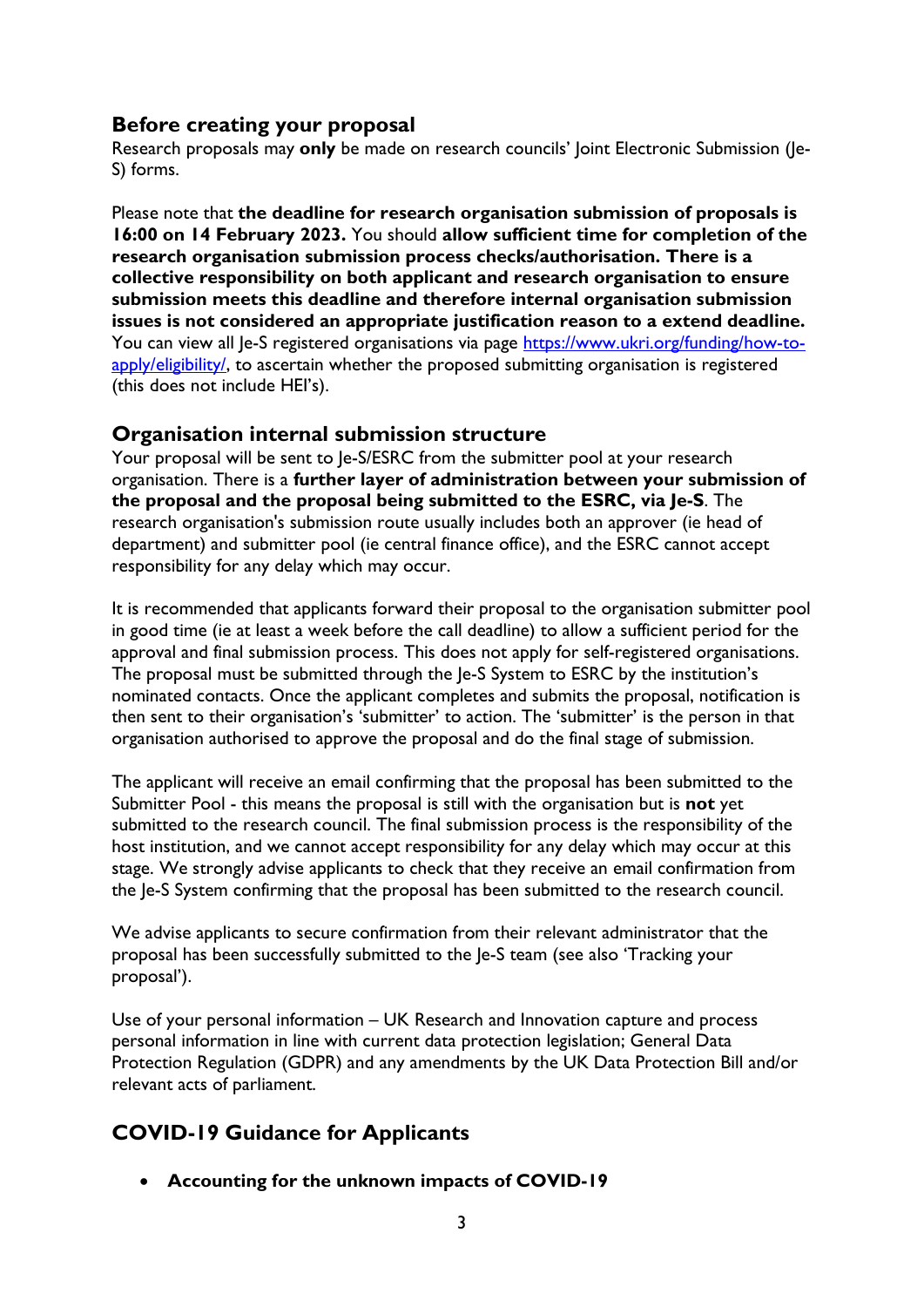UKRI acknowledges that it is a challenge for applicants to determine the future impacts of COVID-19 while the pandemic continues to evolve. Applications should be based on the information available at the point of submission and, if applicable, the known application specific impacts of COVID-19 should be accounted for. Where known impacts have occurred, these should be highlighted in the application, including the assumptions/information at the point of submission. There is no need to include contingency plans for the potential impacts of COVID-19.

## Creating your proposal

Log in to le-S.

From the Home Screen select Documents.

Select New Document then Select 'Call search' (highlighted at top of screen). When prompted, type in the call title Doctoral Training Partnerships 2024 and select from the list created. The remaining three selection fields will be automatically populated.

Select the 'Create Document' button.

It is the applicant's responsibility to ensure that the proposal is created and submitted against the correct call (and consequently correct scheme). We will not accept proposals for processing that are not submitted using the above call route.

## Completing your proposal

The initial Je-S document instructions page will give you general guidance on the navigation layout, specifically icon descriptions.

The left hand column 'Document Menu' lists all the sections associated with this call and clearly identifies which ones are mandatory (red cross, turning to green tick when completed).

The details below are not an exhaustive step-by-step guidance, and we recommended that you refer to the Je-S helptext for additional information.

Please note you may return to edit saved documents at any time.

## Applicant

Enter the name of the proposed Doctoral Training Partnership (DTP) Director. The proposed DTP Director will be the main point of contact for any correspondence regarding the proposal.

The proposed Director should be a Professorial or, in exceptional cases, senior member of staff with appropriate experience and institutional standing so they can promote the interests of the DTP. For consortia proposals, the applicant should be from the lead institution.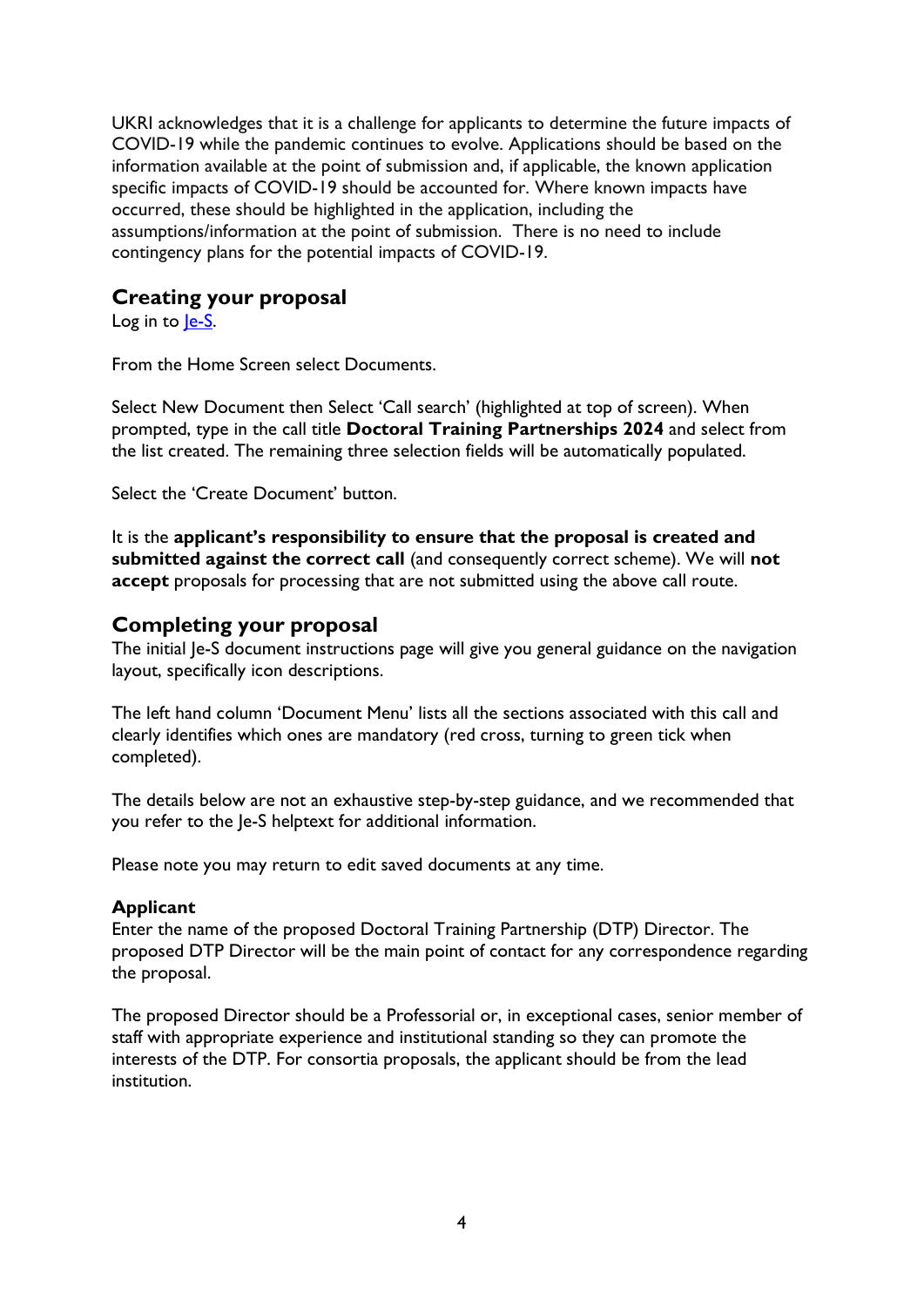#### Research organisation

Enter the name of the research organisation (RO) responsible for submitting the proposal. For proposals involving more than one RO, this must be the organisation who will manage the DTP on behalf of the partners.

Research organisations are only allowed to be part of one DTP proposal.

All UK-based ROs that are eligible to receive Research Council funding for research and have the infrastructure in place to deliver doctoral training are eligible to apply.

#### Collaborating organisations

For consortia proposals, please enter the name of each collaborating organisation. Please note that there is no limit to the number of collaborating research organisations, however, any named research organisation can only be part of one DTP proposal.

Note that letters of support are required as an attachment from each participating research organisation (see Attachments section)

#### Project details

- Your start date should be **1 October 2023** and duration should be **108 months**. This will enable pump-priming funding to be allocated from 1 October 2023 prior to the first cohort of students commencing on 1 October 2024. DTPs will receive funding for five consecutive cohorts, subject to a successful mid-term review, with the last starting in 2028
- 'Your Reference' should be supplied by your research organisation (consult your Research Office). If your administration office does not have a system for referencing grant proposals, a suitable reference of your own choice will be acceptable. Use 'Your reference' to help distinguish easily between proposals in users' Current Documents lists. The reference is intended to be a unique identifier for the proposal, and is unrelated to the reference that the organisation would be asked to provide if a grant were awarded.
- Enter the name of your DTP as the 'Project Title' (maximum limit of 150 characters)
- The 'Proposal Call' will already be populated with the relevant call title: Doctoral Training Partnerships 2024

Submission route – It is recommended that once this initial section is completed, check the submission path (via Document Actions tab) to see if the proposal has to be signed off by submitters and approvers, in which case please make sure they will be available to process the document on the day you intend to submit it to Council.

## Project partners

If you have secured a substantial commitment from a non-academic organisation that will form part of the consortia bid for the delivery of training, the details of that support should be entered here. It is important that all organisations that will be part of the DTP are identified. If not, their contributions to the DTP cannot be reflected in our assessment process or in the summary of the project published externally, if it is funded. A Project Partner letter of support from each partner organisation confirming the level of support specific to this proposal must be uploaded via the Project Partner details screen (not in the attachments section). Project partner letters of support can be accepted as an email version,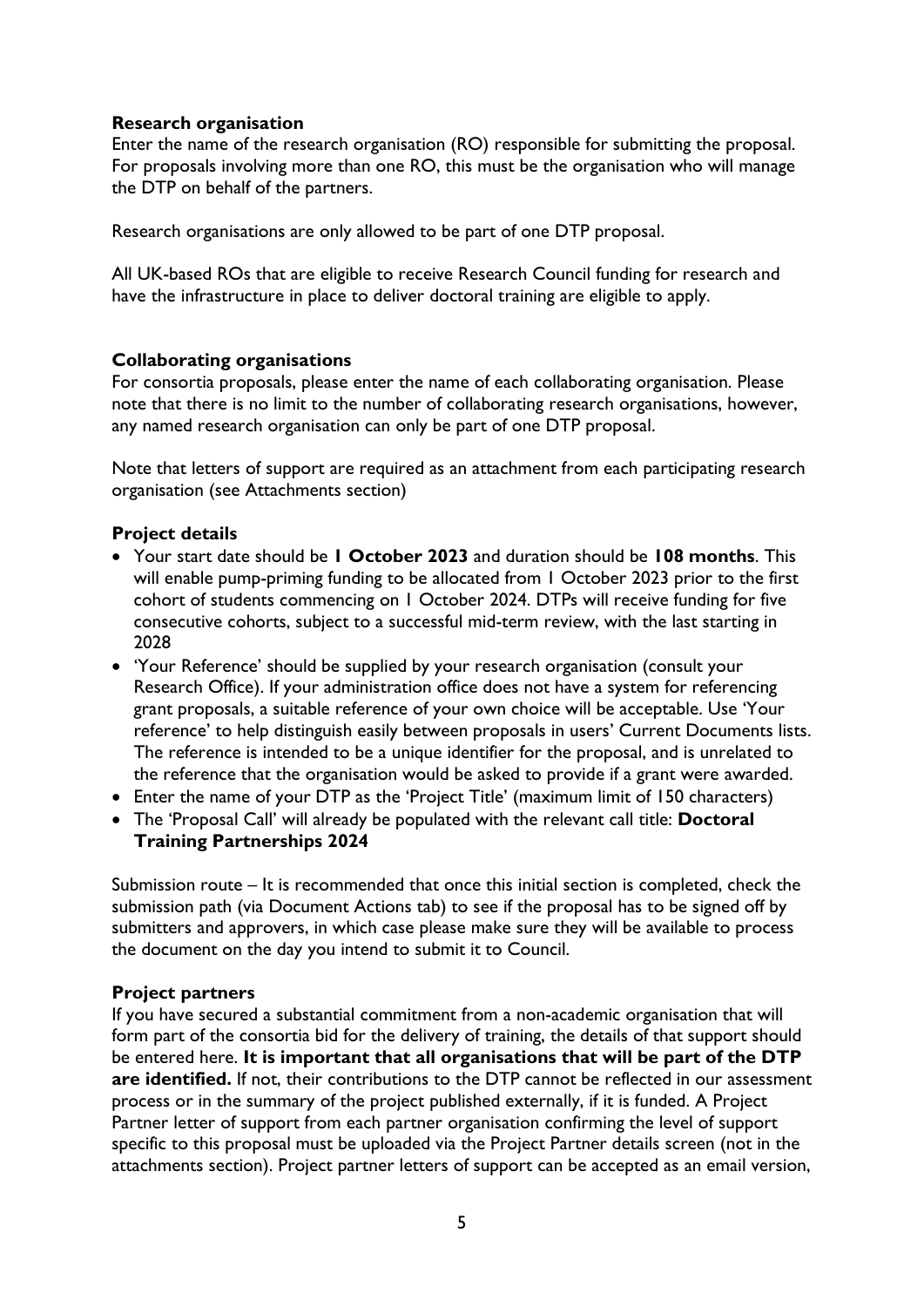but all letters of support must be signed by the relevant member of the Project Partner organisation and must be dated within six months of the proposal submission date.

#### Number of studentships requested

Please enter the number of ESRC funded studentships being requested. This is the total number that the partnership could support per cohort.

#### Ethical information

This section must be comprehensively addressed. (4000 character limit)

The ESRC places considerable importance upon the maintenance of high ethical standards in the development, conduct and reporting of the research and training it provides. Please outline the DTP's approach to identifying and considering the ethical implications of a doctoral research project(s).

The ESRC's Framework for Research Ethics contains a full explanation of our approach, with guidance for applicants.

## Proposal classifications

The information provided in this section will be used by us to identify appropriate peer reviewers. It would therefore assist us greatly if you could populate the Research Area/Qualifiers/Keyword sections to provide a comprehensive description of your area of expertise.

The proposal classification area is a harmonised (and expanded) structure agreed with other UKRI councils. Therefore, if your area of expertise crosses the remits of more than one UKRI council you will now only need to provide the information once.

It is an essential requirement that the doctoral training provided is in the social sciences. We encourage inter/multidisciplinary working both within and beyond the social sciences, as long as at least 50% of each studentship is within ESRC remit. Please refer to the list of research areas that fall within ESRC remit for further information. Please note this information is used to determine eligibility for ESRC funding.

## **Attachments**

It is important that applicants only submit the supporting attachments specified in this document. We reserve the right to reject applications that do not include the required attachments or include attachments not specified in this guidance. Attachments should be uploaded as PDF (rather than word) to ensure automated conversion does not cause problems with maximum length. Attachments should be in font size 11 with 2cm margins (recommended font type; Arial or Garamond). Please see the **System** Requirements, Formats and Safeguards section of the Je-S Handbook for further guidance.

The following attachments must be uploaded as part of your proposal:

- Case for support, including three annexes
- CVs for DTP Director and Deputy Director posts
- Other Attachment Justification of Resources for Training Development and Placements Infrastructure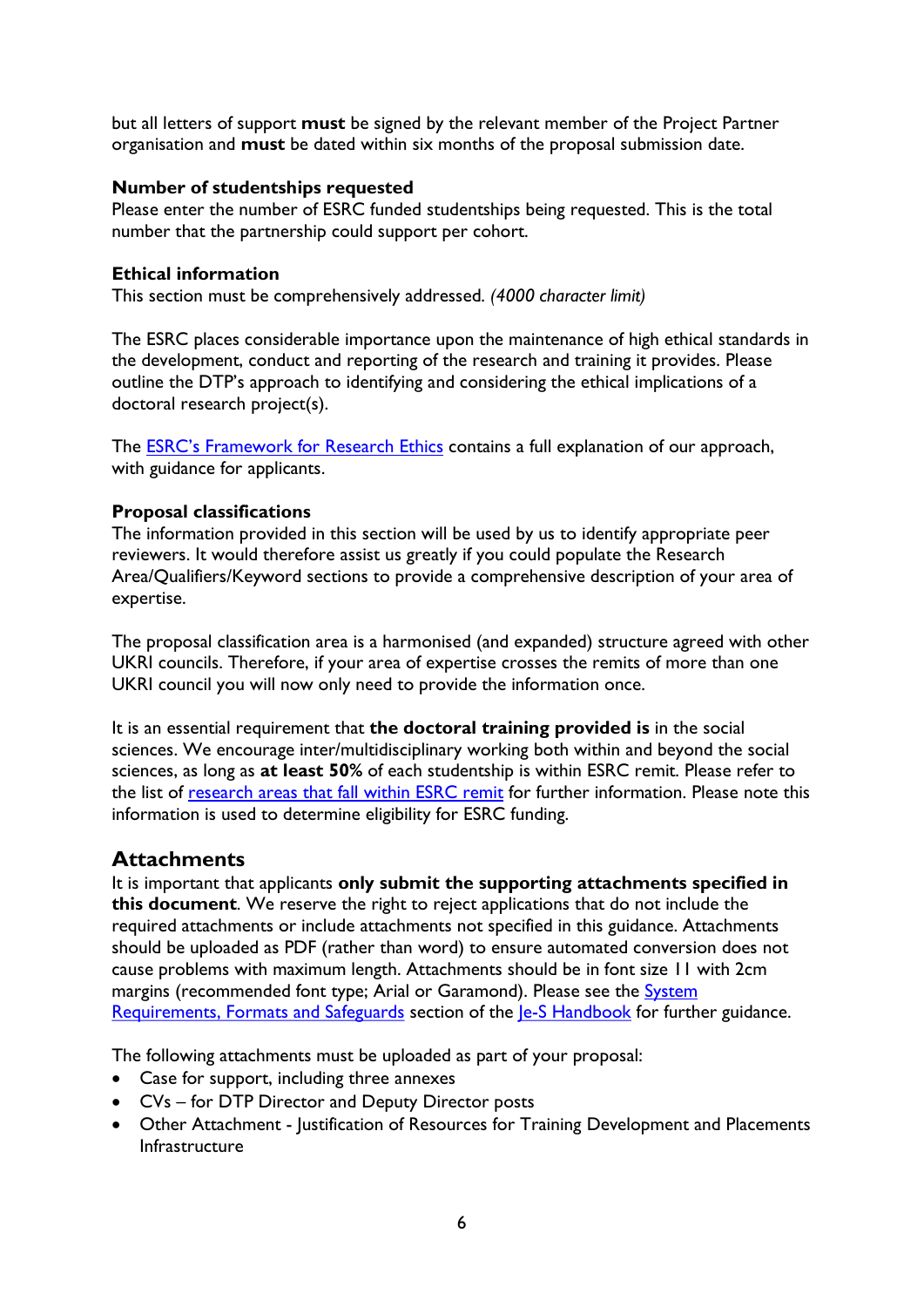If applicable:

- Additional Information for Collaborative Bids (for consortia proposals)
- Letters of support from collaborating organisations (for consortia proposals)
- Project Partner Letters of support

Important note: If you are unclear about whether you can include a specific attachment please contact **PGTFramework@esrc.ukri.org** for advice, as unrequested attachments can hinder the processing of your application. ESRC reserves the right to return or reject proposals that include attachments not permitted on this call.

Case for support (maximum of 12 sides of A4, plus three supporting annexes) In composing the case for support, applicants must closely refer to the call guidance and Postgraduate Training and Development Guidelines 2022.

Please note that for consortia proposals, the information provided should cover all of the participating organisations where relevant. Information regarding the management and coordination of the consortium should be addressed within the additional information attachment for collaborative bids.

Applicants are advised to structure their case for support around the following headings, referring to the call guidance for more information on each section:

- Working in partnership
- Content and delivery of training
	- o Conceptual, general and specialised research training
	- o Research in practice
	- o Capacity building in priority areas
	- o Collaborative studentships and International engagement
	- o Development needs analysis
	- o Supervision
- Equality, diversity and inclusion
- Delivery, management and governance
- Internal allocation of studentships
- Monitoring progress and capturing impact

The case for support must include the following annexes:

#### Annex 1 – Research environment – for each discipline/subject included in the proposal (maximum of one A4 side per discipline/subject)

This should include outcomes of the Research Excellence Framework (REF) (metrics for output, environment and impact), supervisory capacity, completion rates, major grant funding or centres of excellence and other indicators that applicants consider demonstrate the quality of the research environment.

## Annex 2 – Equality, Diversity and Inclusion Plan (maximum of three A4 sides)

To help to guide the development of this plan, Partnerships are encouraged to consider the following questions:

• How will the Partnership ensure that the training opportunities attract a wide range of applicants from different social, cultural and educational backgrounds? What is the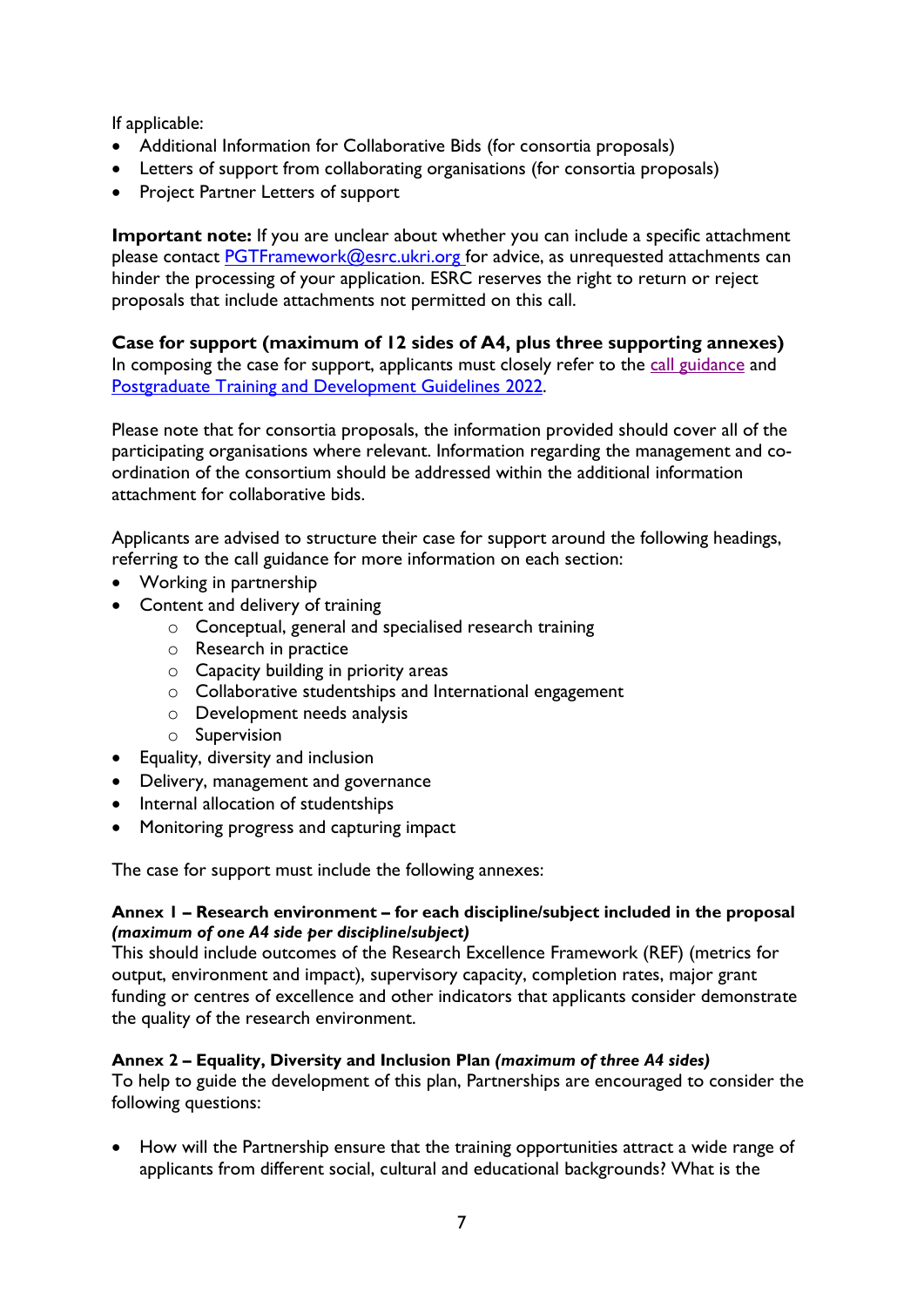partnerships approach to making entry requirements more inclusive with greater focus on assessing potential?

- What progress indicators will the Partnership use to indicate/measure improvement in diversity and inclusion and why are these the most appropriate?
- How will the Partnership address EDI considerations when recruiting staff, students, advisors, and general community representation in areas of relevance to the Partnership (e.g. at conferences, workshops and reviews)?
- How will the Partnership ensure it captures diversity data through each stage of the recruitment process for doctoral candidates?
- What support systems will the Partnership have in place to protect individual's physical and mental health and wellbeing?
- How will the Partnership support career progression, particularly for those individuals who require a flexible working pattern due to personal circumstances, such as parenting or caring responsibilities, health-related reasons and cultural expectations?
- How will good practice be sought-out to evolve the Partnership's EDI approach over the DTP's lifetime? How will this good practice be captured and shared with the wider community?

#### Annex 3 – Cohort size justification and allocation of studentships (maximum of two A4 sides)

Justification on the specific cohort size being requested and how the partnership will support the cohort. Should also include details of co-funding arrangements(if relevant). Internal allocation processes should be detailed.

## CV (maximum of two sides of A4 per person)

A CV for the proposed Director, Deputy Director and Training Lead must be included. This should include contact details, qualifications (including class and subject), details of experience in the development and delivery of doctoral training and other relevant experience, academic and professional posts held since graduation, a list of the most relevant and recent publications, and a record of research funded by the ESRC and other bodies.

## Other attachments:

## Justification of resources – training development and placements infrastructure (maximum of two sides of A4)

A two-side A4 statement should be provided to set out the funding requested for the following:

- Development of new training and delivery approaches (up to a maximum of  $£150k$ )
- Administration costs for Research in Practice (up to a maximum of £40k per year)

The justification of resources should explain what resources are required and why, noting the structures and processes needed to develop these opportunities.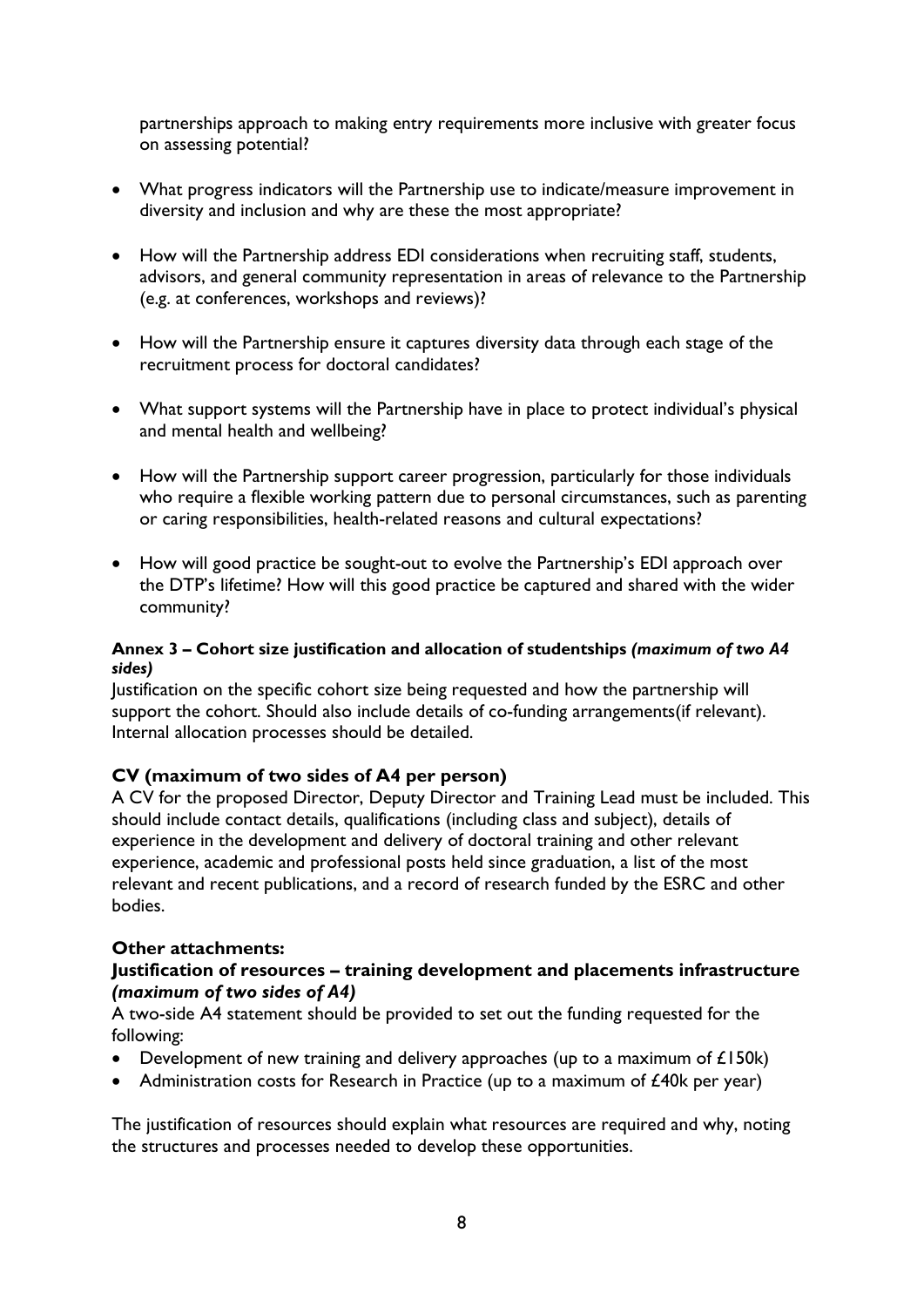Please refer to <u>Je-S for further guidance</u>.

## If applicable, Additional information for collaborative bids (maximum of two sides of A4)

The ESRC is keen to broaden the opportunities for organisations to deliver postgraduate training, and therefore have not put a limit on the number of organisations which can be involved in consortia arrangements. However, proposals must articulate a clear case for the size of the consortia, each collaborating organisation's participation in it and the added value of the consortia approach.

Proposals should set out the following additional information:

- Details of the partnership which includes the rationale for the collaboration and the perceived benefits of the collaboration.
- A clear strategy for how the collaboration will grow and mature over the accreditation period

We will be looking for evidence of strong institutional commitment and contributions from all of the collaborating research organisations involved within the proposal. We recognise that whilst some organisations will have well established collaborative arrangements already in place, for others this may be a new development which will take time to fully evolve and for partnerships to be consolidated or extended.

At a minimum level it is expected that collaborative bids will have a governance structure agreed and an interim structure in place at the proposal stage, and will have taken the first steps towards integrating aspects of the training provision.

Where collaboration is new or in the early stages of development, proposals should also include a schedule for the progression of the newly established partnership outlining plans for how the collaboration will grow and mature over the period of accreditation. This should include plans for monitoring the success of the collaborative arrangements and ensuring consistent offering for all students

## If applicable, Letters of support – from collaboration organisations (maximum of one side of A4 each)

A letter of support from each collaborating organisation must be submitted as part of the proposal. Each letter should be on headed paper, signed and dated within six months of the proposal submission date and should address the following:

- The organisation's commitment to the DTP for the lifetime of the partnership and beyond
- The alignment to the organisation(s) strategy
- The organisation's contribution towards an appropriate management structure for the named DTP.

## If applicable, Project Partner Letter of support (maximum of one side of A4 per document)

If applicable, a Project Partner letter of support from each partner organisation confirming the level of support specific to this proposal must be uploaded. Project partner letters of